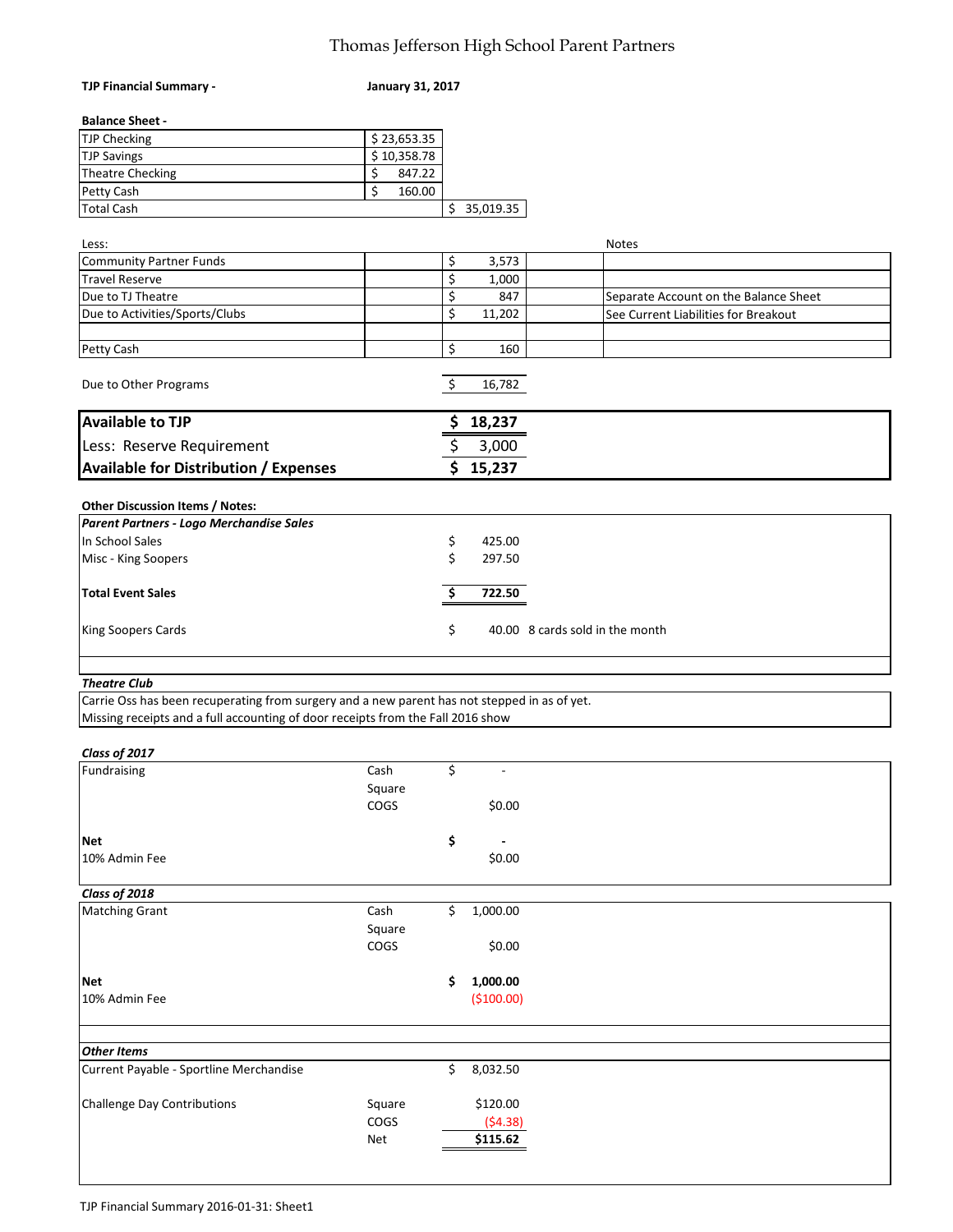## Thomas Jefferson High School Partners Balance Sheet<br>As of January 31, 2017

|                                                                                                                                                                                                                                                                                                                 | Jan 31, 17                                                                                                                                            |
|-----------------------------------------------------------------------------------------------------------------------------------------------------------------------------------------------------------------------------------------------------------------------------------------------------------------|-------------------------------------------------------------------------------------------------------------------------------------------------------|
| <b>ASSETS</b><br><b>Current Assets</b><br><b>Checking/Savings</b><br><b>First Bank Checking</b><br><b>First Bank Savings</b><br><b>Petty Cash</b><br><b>Theatre Checking</b>                                                                                                                                    | 23,653.35<br>10,358,78<br>160,00<br>847.22                                                                                                            |
| <b>Total Checking/Savings</b>                                                                                                                                                                                                                                                                                   | 35,019.35                                                                                                                                             |
| <b>Total Current Assets</b>                                                                                                                                                                                                                                                                                     | 35,019.35                                                                                                                                             |
| <b>TOTAL ASSETS</b>                                                                                                                                                                                                                                                                                             | 35,019.35                                                                                                                                             |
| <b>LIABILITIES &amp; EQUITY</b><br>Liabilities<br><b>Current Liabilities</b><br><b>Other Current Liabilities</b><br><b>Community Partner Funds</b><br><b>Funds for Activities/Sports</b><br>2016 After Prom                                                                                                     | 3,573.00<br>118,55                                                                                                                                    |
| 2017 After Prom<br><b>2017 Prom</b><br>2018 After Prom<br>2019 After Prom<br>Alumni<br><b>Athletic &amp; Activities Fund</b><br><b>AVID</b><br><b>Band-Orchestra</b><br><b>Challenge Day</b><br>Football<br><b>Interact</b><br><b>Japanese Class</b><br><b>Track - Boys</b><br><b>Track - Girls</b><br>Yearbook | 3,332.81<br>759.00<br>3,488.22<br>701.01<br>1,057.79<br>180.02<br>224.00<br>17.10<br>20,00<br>$-5.27$<br>154.00<br>49.33<br>737.68<br>26,00<br>341,80 |
| <b>Total Funds for Activities/Sports</b>                                                                                                                                                                                                                                                                        | 11,202.04                                                                                                                                             |
| <b>Student Travel Reserve</b><br><b>Suspense</b><br><b>Theatre</b>                                                                                                                                                                                                                                              | 1,000.00<br>$-875.97$                                                                                                                                 |
| <b>Total Suspense</b>                                                                                                                                                                                                                                                                                           | -875.97                                                                                                                                               |
| <b>Total Other Current Liabilities</b>                                                                                                                                                                                                                                                                          | 14,899.07                                                                                                                                             |
| <b>Total Current Liabilities</b>                                                                                                                                                                                                                                                                                | 14,899.07                                                                                                                                             |
| <b>Total Liabilities</b>                                                                                                                                                                                                                                                                                        | 14,899.07                                                                                                                                             |
| Equity<br><b>Opening Bal Equity</b><br><b>Reserves</b><br><b>Challenge Day</b><br>Class of 2017<br>Class of 2017 Prom<br>Class of 2018<br>Class of 2019                                                                                                                                                         | 4,212.91<br>$-20.00$<br>$-687.89$<br>$-759.00$<br>$-3,053.70$<br>$-342.00$                                                                            |
| <b>Total Reserves</b>                                                                                                                                                                                                                                                                                           | $-4,862.59$                                                                                                                                           |
| <b>Retained Earnings</b><br><b>Net Income</b>                                                                                                                                                                                                                                                                   | 6,778.48<br>13,991.48                                                                                                                                 |
| <b>Total Equity</b>                                                                                                                                                                                                                                                                                             | 20,120.28                                                                                                                                             |
| <b>TOTAL LIABILITIES &amp; EQUITY</b>                                                                                                                                                                                                                                                                           | 35,019.35                                                                                                                                             |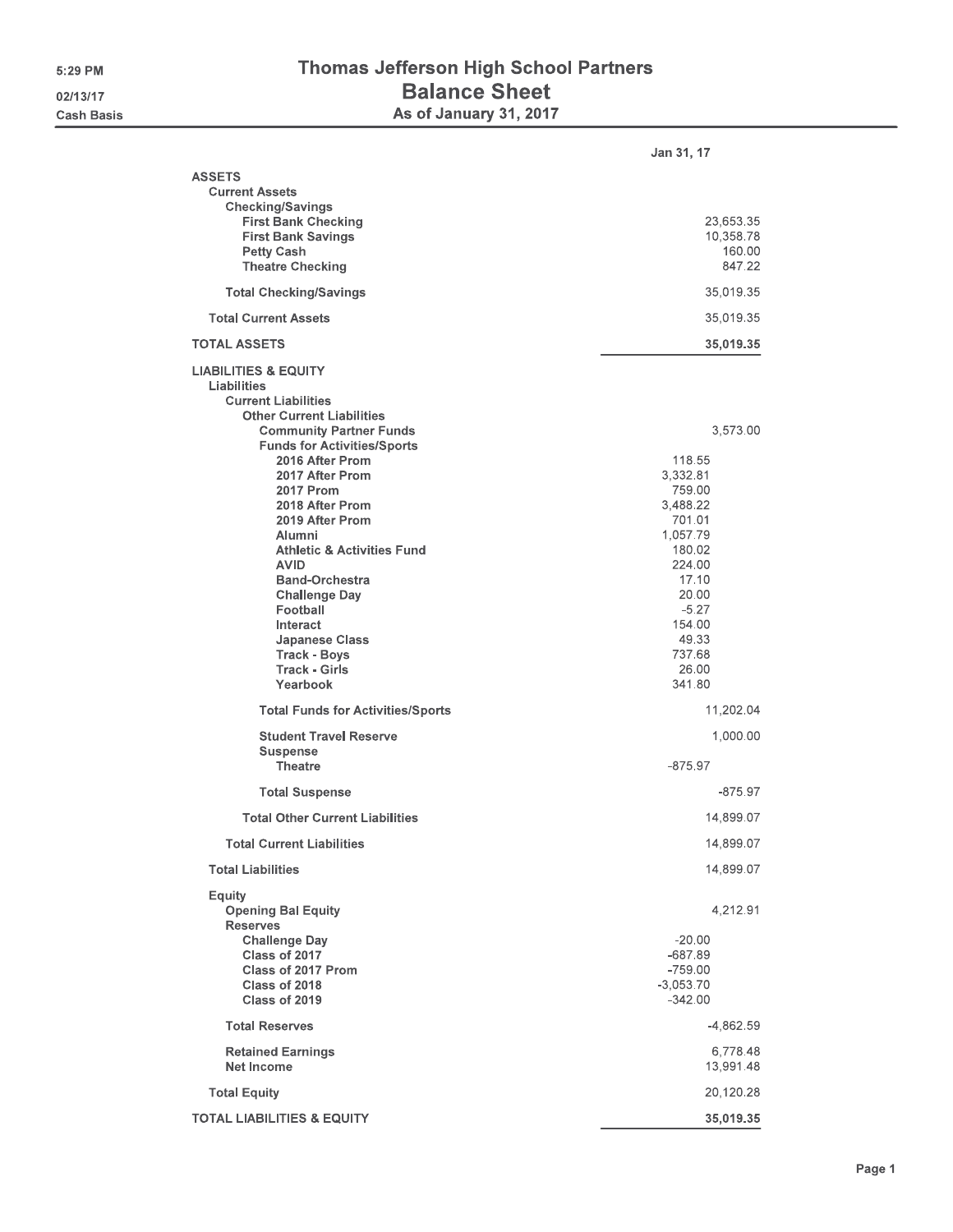## Thomas Jefferson High School Partners **Profit & Loss** January 2017

|                                                                                                                                                                                        | <b>Jan 17</b>                                    | Aug '16 - Jan 17                                        |
|----------------------------------------------------------------------------------------------------------------------------------------------------------------------------------------|--------------------------------------------------|---------------------------------------------------------|
| Income<br>10% Fundraising<br>Class of 2017<br>Class of 2018<br>Class of 2019                                                                                                           | 0.00<br>100.00<br>0.00                           | 126.43<br>339.30<br>38,00                               |
| <b>Total 10% Fundraising</b>                                                                                                                                                           | 100.00                                           | 503.73                                                  |
| <b>Art Fest</b><br><b>Book Fair</b><br><b>Booth Fees</b><br>Food                                                                                                                       | 0.00<br>0.00<br>0.00                             | 816.00<br>4,865.00<br>542.00                            |
| <b>Total Art Fest</b>                                                                                                                                                                  | 0.00                                             | 6,223.00                                                |
| Class of 2017<br>Donation<br><b>Fundraising</b><br><b>Merchandise Sales</b><br>Prom<br>Sipping                                                                                         | 0.00<br>0.00<br>0.00<br>0.00<br>0.00             | 150.00<br>345.85<br>170.00<br>759.00<br>280,00          |
| <b>Total Class of 2017</b>                                                                                                                                                             | 0.00                                             | 1,704.85                                                |
| Class of 2018<br>Donation<br>Fundraising                                                                                                                                               | 1,000.00<br>0.00                                 | 2,000.00<br>1,393.00                                    |
| <b>Total Class of 2018</b>                                                                                                                                                             | 1,000.00                                         | 3,393.00                                                |
| Class of 2019<br><b>Fundraisers</b>                                                                                                                                                    | 0.00                                             | 380.00                                                  |
| <b>Total Class of 2019</b>                                                                                                                                                             | 0.00                                             | 380.00                                                  |
| <b>Donations</b><br><b>Challenge Day</b><br>Choir<br>Kendra Black<br><b>Spirit Week</b><br><b>Teacher Appreciation</b><br><b>Donations - Other</b>                                     | 120.00<br>0.00<br>0.00<br>0.00<br>0.00<br>100.00 | 140.00<br>99.70<br>700.00<br>135.00<br>290,00<br>220.00 |
| <b>Total Donations</b>                                                                                                                                                                 | 220.00                                           | 1,584.70                                                |
| <b>Interest Income</b><br><b>King Soopers (Electronic Scrip)</b><br><b>King Soopers Income-Cards</b><br><b>Merchandise Sales</b><br><b>Scrips fundraising</b><br><b>Theatre Income</b> | 0.28<br>0.00<br>40.00<br>425.00<br>297.50        | 1.58<br>406.75<br>1,355.25<br>16,098.44<br>297.50       |
| Admission                                                                                                                                                                              | 0.00                                             | 155,00                                                  |
| <b>Total Theatre Income</b>                                                                                                                                                            | 0.00                                             | 155.00                                                  |
| <b>United Way</b>                                                                                                                                                                      | 0.00                                             | 129.10                                                  |
| <b>Total Income</b>                                                                                                                                                                    | 2,082.78                                         | 32,232.90                                               |
| <b>Cost of Goods Sold</b><br>10% Fee<br>Class of 2017<br>Class of 2018<br>Class of 2019                                                                                                | 0.00<br>100.00<br>0.00                           | 126.43<br>339.30<br>38,00                               |
| Total 10% Fee                                                                                                                                                                          | 100.00                                           | 503.73                                                  |